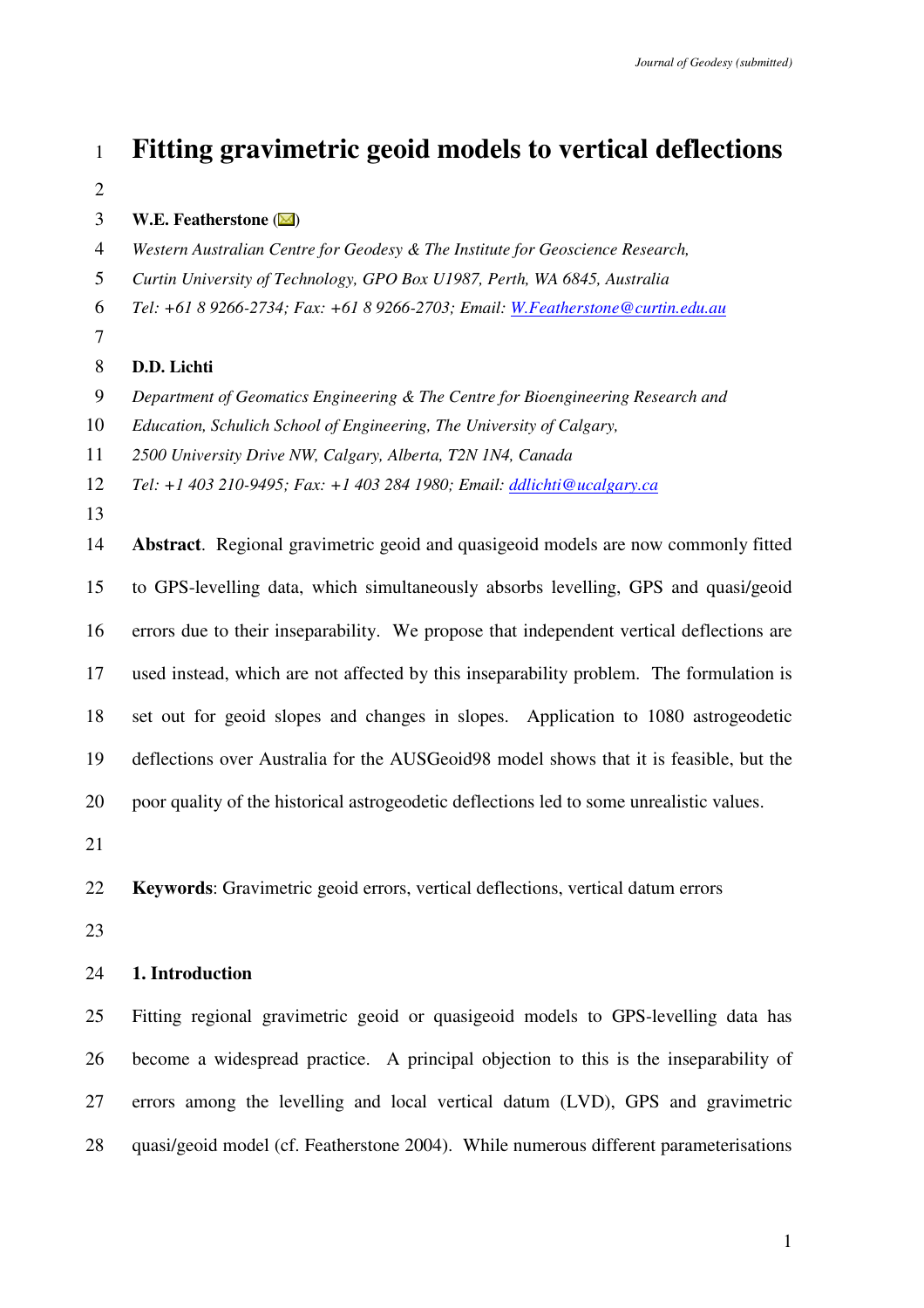29 have been devised for this fitting (e.g., Milbert 1995; Jiang and Duquenne 1996; 30 Forsberg 1998, Kotsakis and Sideris 1999, Fotopoulos 2005; Featherstone and Sproule 31 2006; Soltanpour et al. 2006, etc.), it only ever models the reference surface of the LVD 32 for GPS-based levelling, rather than the classical quasi/geoid (cf. Featherstone 1998, 33 2006b).

34 On the other hand, astrogeodetically observed deflections (or deviations) of the 35 vertical (i.e., from precisely timed observations to the stars) provide a source of 36 terrestrial gravity field information that is independent of errors in the LVD (e.g., 37 Featherstone 2006a). Also, Jekeli (1999), Kütreiber (1999), Hirt and Flury (2007), Hirt 38 et al. (2007), Hirt and Seeber (2008), Kühtreiber and Abd-Elmotaal (2007), Marti 39 (2007) and Müller et al. (2007b) demonstrate the utility of vertical deflections for 40 gravity field determination and validation. Moreover, modern digital zenith cameras 41 can now observe astrogeodetic vertical deflections to 0.1 arc-second in about 20 mins 42 (e.g., Hirt and Bürki 2002, Hirt and Seeber 2007, Müller et al. 2007a). As such, vertical 43 deflections will probably become more important for gravity field model validation (cf. 44 Jekeli 1999; Featherstone and Morgan 2007, Pavlis et al. 2008).

45 In this short note, we propose that astrogeodetic vertical deflections are used to 46 'correct/control' errors in regional gravimetric quasi/geoid models, as a preferable 47 alternative to the widespread use of using only GPS-levelling data because of the 48 inseparability problem. This is akin to the classical orientation of a reference ellipsoid 49 to a regional geodetic datum (e.g., Mather 1970, Mather and Fryer 1970). We present 50 functional models for the two-, three- and four-parameter vertical deflection fitting 51 (essentially geoid slopes and changes in slopes), which are then applied to 1080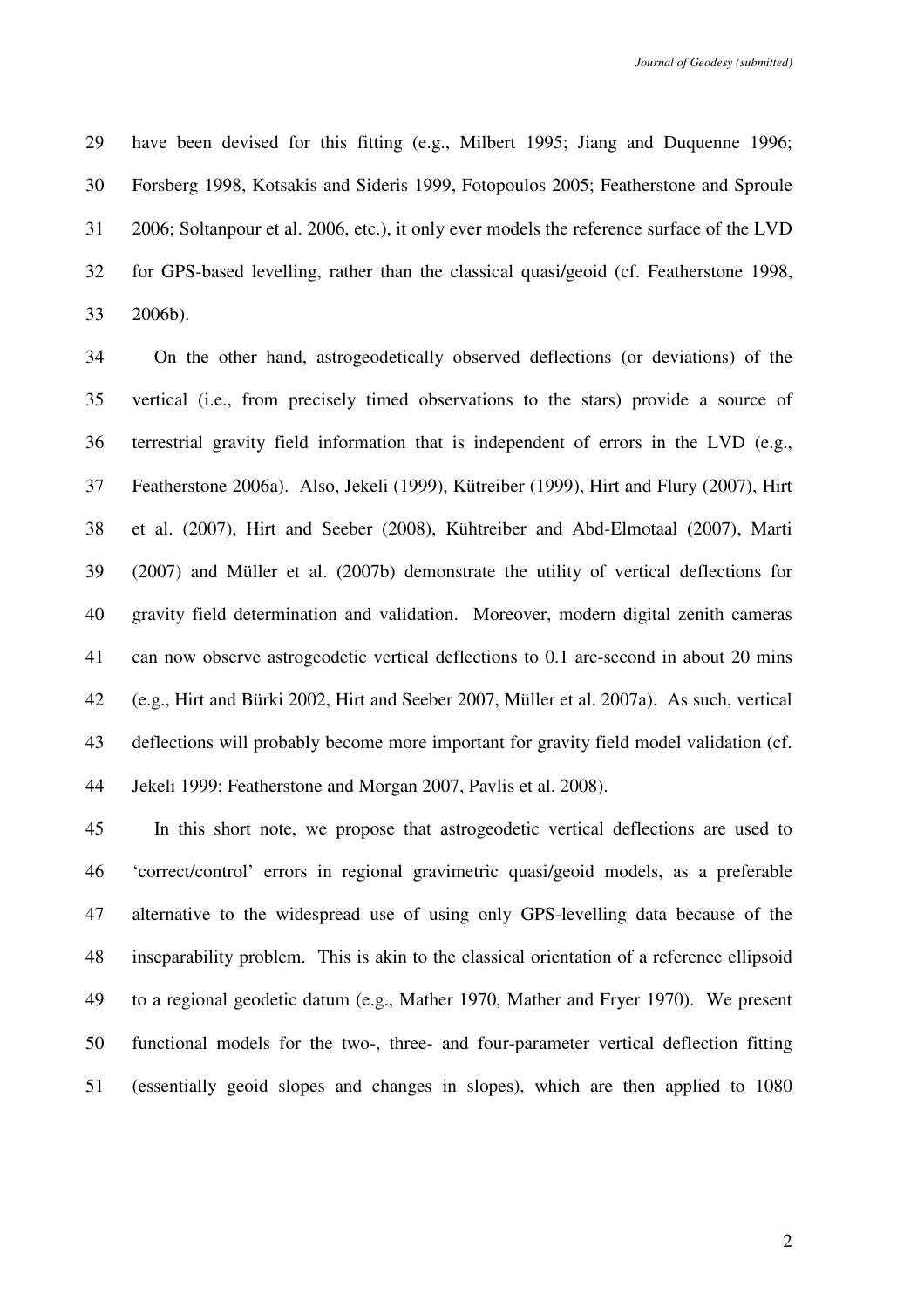|  | 52 historical astrogeodetic vertical deflections and vertical deflections derived from |  |  |  |  |
|--|----------------------------------------------------------------------------------------|--|--|--|--|
|  | 53 AUSGeoid98 (Featherstone et al. 2001) over Australia.                               |  |  |  |  |

# 55 **2. Background & Definitions**

56 Vertical deflections can either be absolute or relative, depending respectively on 57 whether a geocentric or local reference ellipsoid (and datum) is used in their definition 58 (Jekeli 1999; Featherstone and Rüeger 2000). Here, we will only deal with absolute 59 vertical deflections since modern gravimetric quasi/geoid models refer to a geocentric 60 reference ellipsoid, and geodetic coordinates (used to compute the astrogeodetic vertical 61 deflections; see below) are directly or indirectly (i.e., by datum transformation) on a 62 geocentric datum and geocentric reference ellipsoid.

63

## 64 *2.1 Astrogeodetic deflections*

65 Astrogeodetic observations to the stars lead to natural/astronomic coordinates (latitude 66 Φ*,* longitude Λ) of a point on or just above the Earth's surface, which when compared 67 with geocentric geodetic coordinates (latitude  $\phi$ , longitude  $\lambda$ ) of the same point yield 68 absolute Helmert (i.e., at the Earth's surface; cf. Jekeli 1999) north-south (ξ) and east-69 west  $(\eta)$  deflections according to (e.g., Bomford 1980):

*H* 70 ξ φ = Φ − (1)

$$
71 \qquad \eta_{H} = (\Lambda - \lambda)\cos\phi \tag{2}
$$

72 where subscript *H* is used to distinguish these as Helmert deflections. Sign conventions 73 mean that the deflection in the meridian  $\xi$  is positive north and negative south, and the 74 deflection in the prime vertical  $\eta$  is positive east and negative west.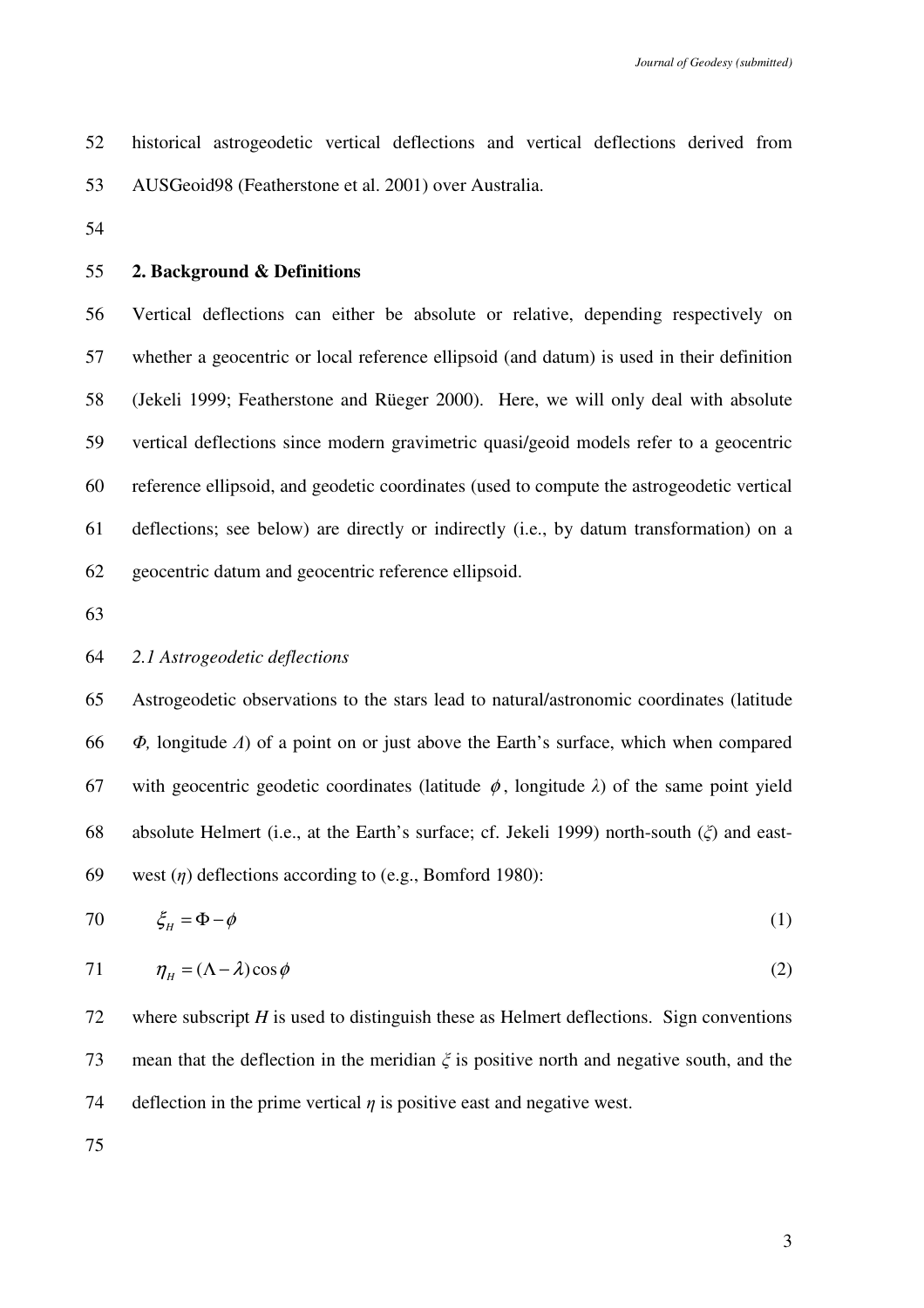### 76 *2.2 Gravimetric deflections*

77 Absolute Pizzetti deflections (i.e., deflections at the geoid; cf. Jekeli 1999) can be 78 computed directly by Vening-Meinesz's integral (e.g., Heiskanen and Moritz 1967), or 79 can be computed indirectly from horizontal gradients of a gravimetric geoid model by 80 (e.g., Torge 1991)

$$
81 \qquad \qquad \xi_p = \frac{-\Delta N}{\rho \Delta \phi} \tag{3}
$$

$$
82 \qquad \eta_P = \frac{-\Delta N}{V \Delta \lambda \cos \phi} \tag{4}
$$

83 where subscript *P* is used to distinguish these as Pizzetti deflections. The same sign 84 conventions as for astrogeodetic deflections also apply here. In Eqs. (3) and (4), ∆*N* is 85 the change in the geoid height between grid nodes of latitude spacing ( $\Delta\phi$ ) and 86 longitude spacing ( $\Delta \lambda$ ),  $\rho$  is the radius of curvature of the [geocentric] reference 87 ellipsoid in the meridian,

88 
$$
\rho = \frac{a(1-e^2)}{\left(\sqrt{1-e^2\sin^2\phi}\right)^3}
$$
 (5)

### 89 and  $\nu$  is the radius of curvature in the prime vertical

$$
y = \frac{a}{\sqrt{1 - e^2 \sin^2 \phi}}
$$
 (6)

91 where *e* is the first numerical eccentricity and *a* is the semi-major axis length of the 92 reference ellipsoid; GRS80 (Moritz 1980) is used here.

93

# 94 *2.3 Curvature and torsion of the plumbline*

95 The curvature and torsion of the plumbline (cf. Grafarend 1997) cause a [small] angular

96 difference between Helmert and Pizzetti deflections, which is a function of 3D position.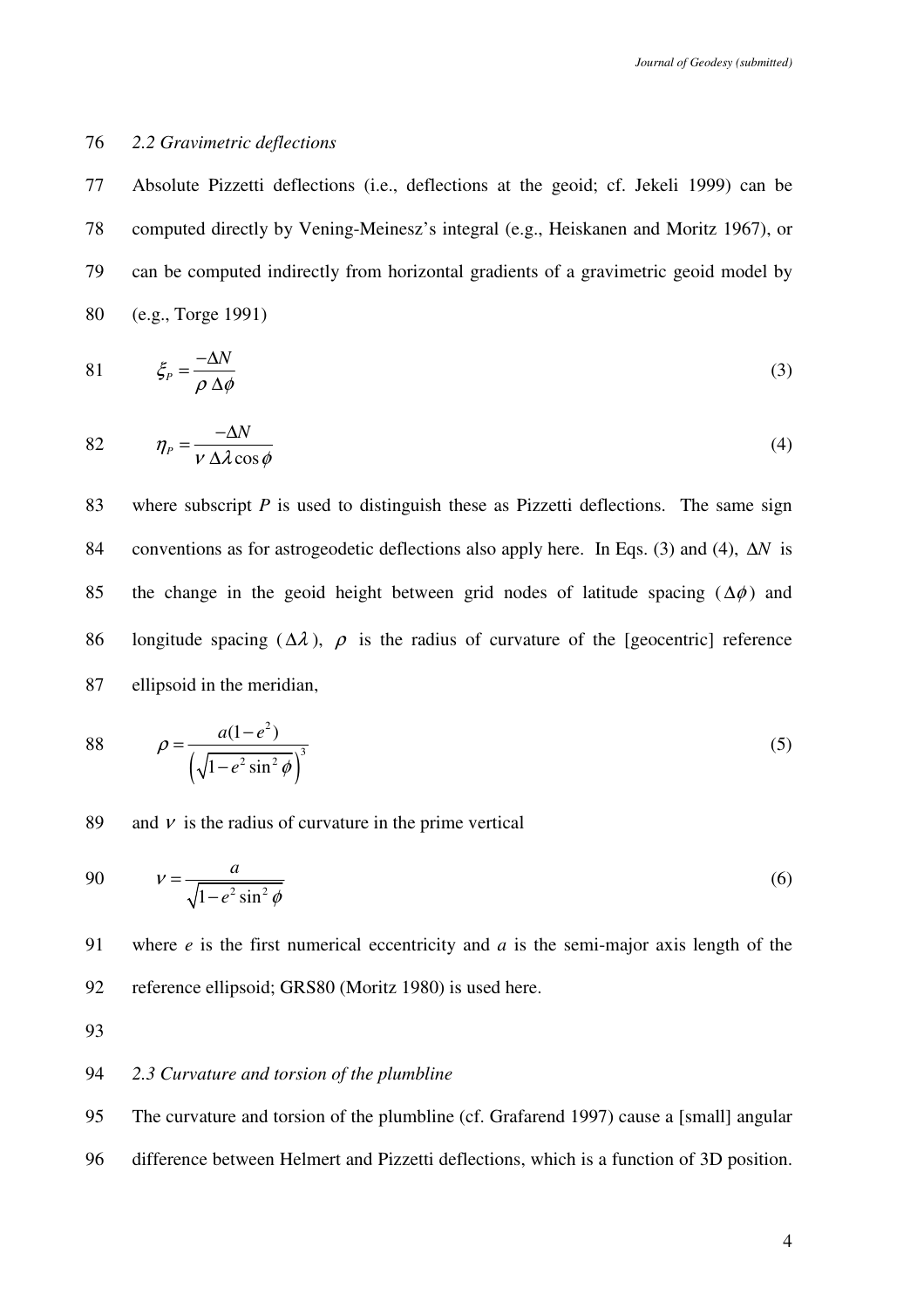97 However, the curvature and torsion are rather difficult to estimate accurately because 98 they require detailed knowledge of the shape of and mass-density distribution in the 99 topography (e.g., Heiskanen and Moritz 1967; Bomford 1980). Here, they are assumed 100 to be small (less than one arc-second) and thus neglected in the sequel, but in order to 101 achieve the best results in terms of theoretical consistency, they should be computed 102 and applied to the [astrogeodetic] Helmert deflections to give Pizzetti deflections 103 consistent with the geoid model.

104

#### 105 **3. Functional Model**

106 A common mathematical model used to fit regional gravimetric quasi/geoids to GPS-107 levelling has been a bias (simultaneously accounting for the deficient zero-degree term 108 in the quasi/geoid, LVD offsets and other constant biases (cf. Prutkin and Klees 2007)) 109 and two orthogonal tilts (simultaneously accounting for the deficient first-degree terms 110 in the quasi/geoid, long-wavelength quasi/geoid errors, long-wavelength distortions in 111 the LVD and other tilts between the data). These all reflect the inseparability problem.

112 The origin of this popular four-parameter functional model can be traced back to 113 Heiskanen and Moritz (1967, Sects 2-18 and 2-19), where the scale and origin 114 deficiencies in a gravimetric geoid model  $\delta N$ , due to the inadmissible zero- and first-115 degree terms, may be determined using external geometrical control via

116 
$$
\delta N = N_0 + \Delta X \cos \phi \cos \lambda + \Delta Y \cos \phi \sin \lambda + \Delta Z \sin \phi
$$
 (7)

117 where  $N_0$  is the zero-degree term in the geoid representing the scale deficiency, and 118 ∆*X,*∆*Y,*∆*Z* are the three orthogonal origin shifts of the geocentre from the centre of the 119 reference ellipsoid (Heiskanen and Moritz 1967). This model is analogous with a four-120 parameter geodetic datum transformation (cf. Kotsakis 2008).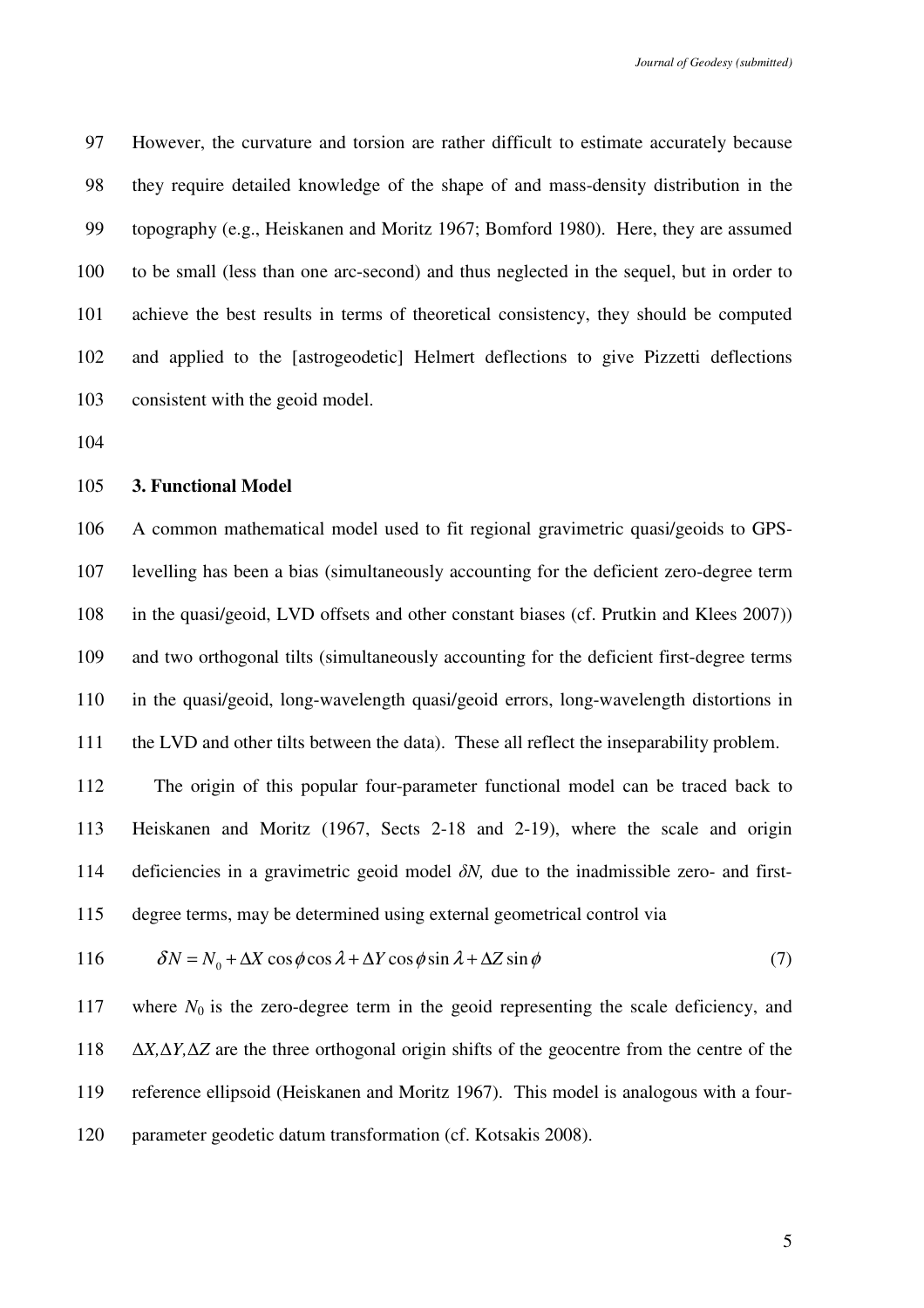121 Equation (7) has often been recast in the simpler equivalent form of a biased, tilted 122 and warped plane (cf. Forsberg 1998), giving

$$
123 \t\t \delta N = A + B\phi + C\lambda + D\phi\lambda \t\t (8)
$$

124 where *A* is the bias term (equivalent to  $N_0$  in Eq. (7)), *B* and *C* describe the tilted plane 125 in  $\phi$  and  $\lambda$ , and *D* allows for the tilted plane to be warped into a hyperbolic paraboloid 126 (e.g., Farin 2001, p.246).

127

128 The difference between astrogeodetic and geoid-derived deflections is parameterised 129 similarly here to give for the north-south (N-S) component

130 
$$
\delta \xi = a_{00} + a_{10} \phi + a_{01} \lambda + a_{11} \phi \lambda
$$
 (9)

# 131 and for the east-west (E-W) component

132 
$$
\delta \eta = b_{00} + b_{10} \phi + b_{01} \lambda + b_{11} \phi \lambda
$$
 (10)

133 where  $\delta \xi = \delta \xi_{\text{astro}} - \delta \xi_{\text{grav}}$  and  $\delta \eta = \delta \eta_{\text{astro}} - \delta \eta_{\text{grav}}$  are the N-S and E-W deflection 134 differences, respectively. Simplifications of these models down to two and three 135 parameters will be tested later.

136 Since vertical deflections are second derivatives of the Earth's disturbing potential, 137 the interpretation of the parameters in Eqs. (9) and (10) is slightly different to that for 138 Eqs. (7) or (8). Firstly, the zero-degree term in the geoid (or LVD offset or other 139 constant biases) is indeterminate from vertical deflections; since they are angular 140 measures, they are insensitive to a scale change. The bias terms  $a_{00}$  and  $b_{00}$  in Eqs. (9) 141 and (10) represent the average difference in N-S and E-W tilts between the gravimetric 142 geoid and the [orthogonal] astrogeodetic deflections. The higher order terms in Eqs. (9) 143 and (10) represent latitudinal and longitudinal changes in the differences, thus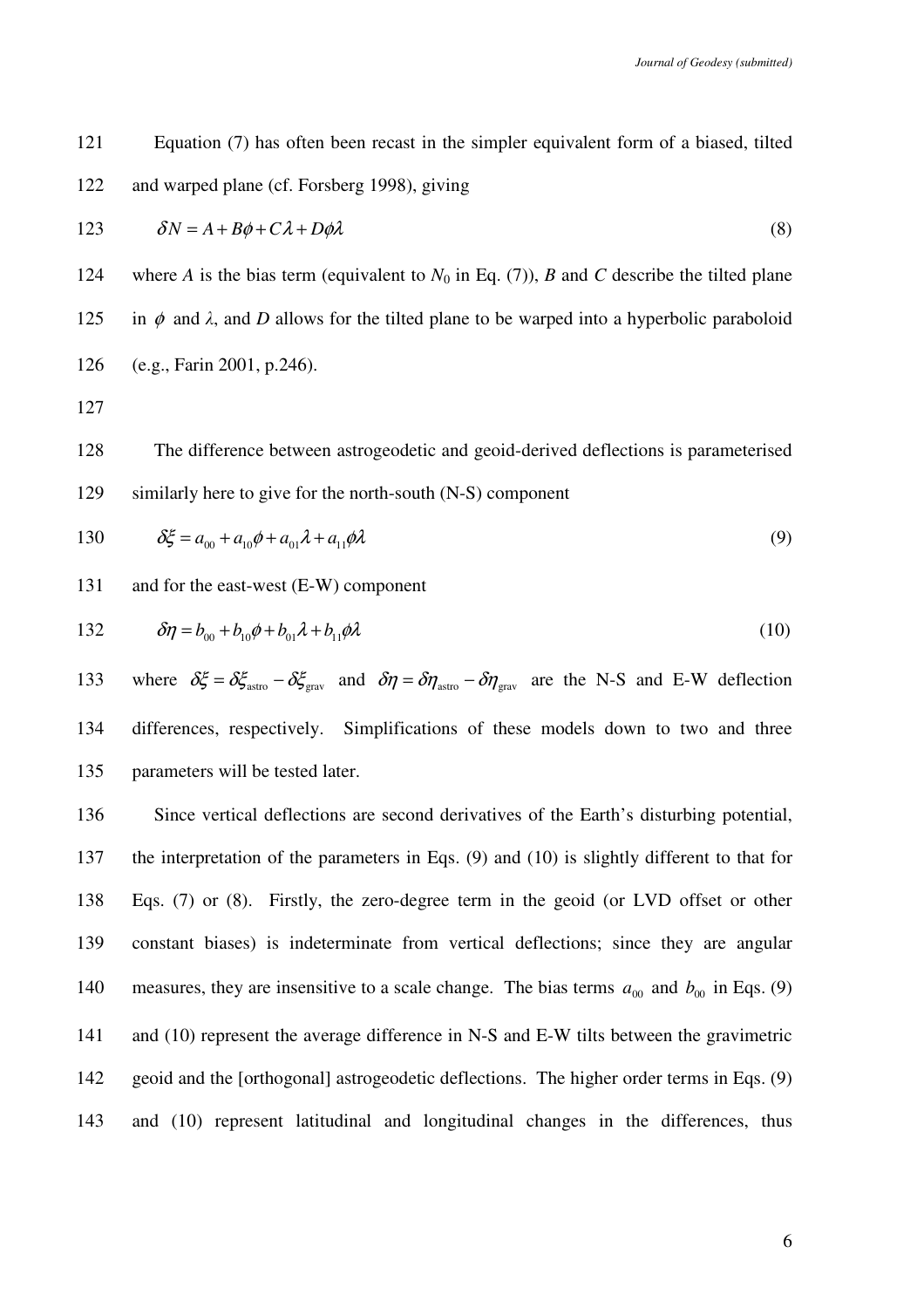144 permitting medium-wavelength errors in the gravimetric geoid model to be controlled 145 by the approach proposed.

146

147 **4. Data** 

148 1080 astrogeodetic deflections (Fig. 1) were compiled from data held by Geoscience 149 Australia and Landgate (the Western Australian geodetic agency). Most of these 150 historical data were observed over 40 years ago so as to provide azimuth control on the 151 long-line traverses for the Australian Geodetic Datum 1966 (Bomford 1967); also see 152 Featherstone (2006) and Featherstone and Morgan (2007). No digital zenith camera 153 observations are yet available in Australia.



154

155 **Fig 1.** Coverage of the 1080 astrogeodetic vertical deflections (triangles) over Australia

156 [Lambert projection]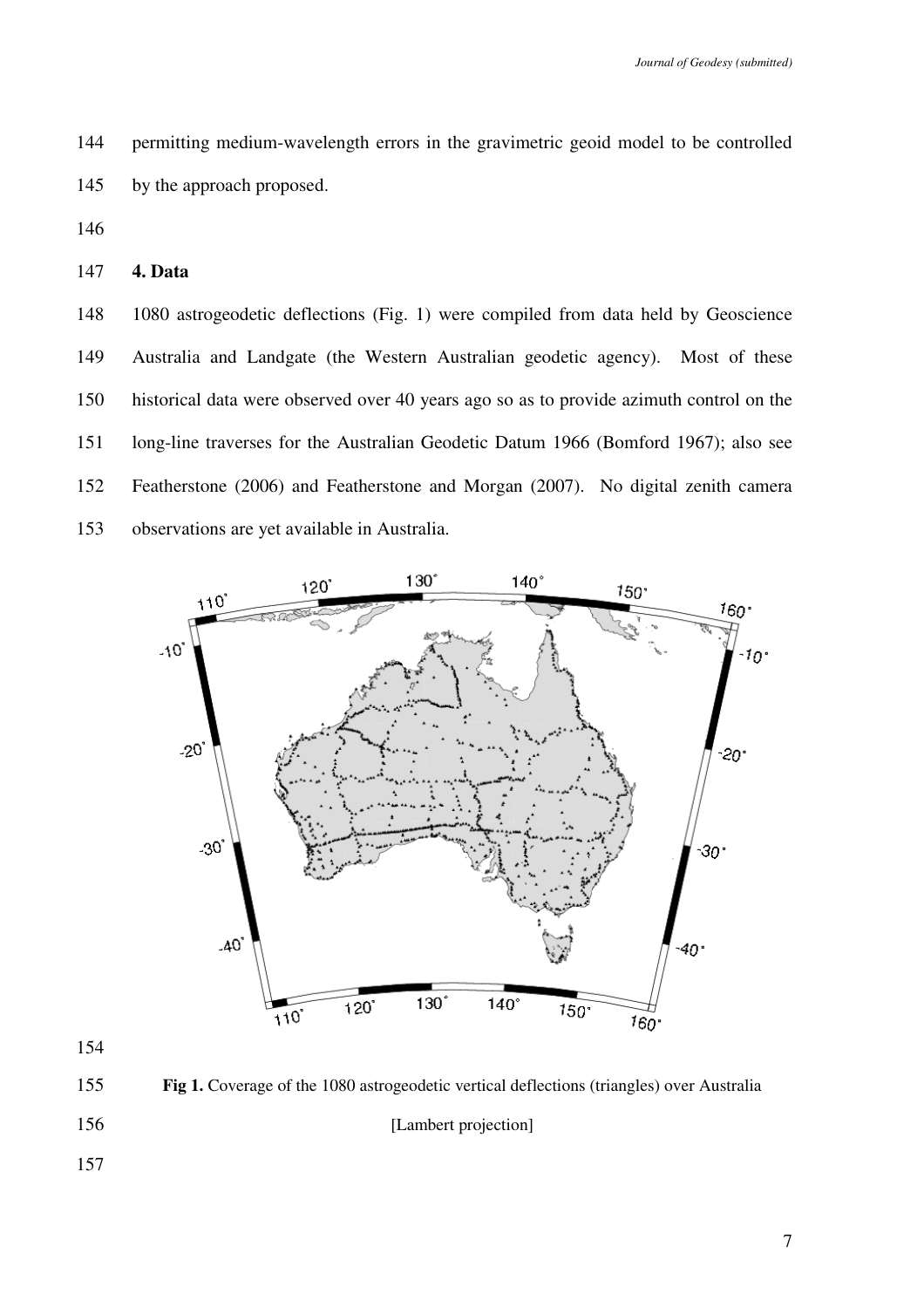158 The accuracy of the Australian astrogeodetic deflections is very difficult to ascertain 159 because original records appear to be unavailable. Given the era of the observations, the 160 main limiting factors are precise timing and the accuracy of the star catalogues then 161 available, which will be substantiated later in Fig 2 by a larger spread in the E-W 162 deflections. Using crude hand-waving arguments, as well as comparisons with 163 AUSGeoid98, the accuracy of these astrogeodetic deflections is cautiously estimated to 164 be one arc-second (Featherstone and Rüeger 1999; Featherstone 2006; Featherstone and 165 Morgan 2007); also see Kearsley (1976). The geodetic coordinates are on the 166 Geocentric Datum of Australia 1994, thus yielding absolute Helmert deflections (Eqs 1 167 and 2).

168

|            |                    | All 1080 stations   | After removal of 39 outliers |                     |  |  |
|------------|--------------------|---------------------|------------------------------|---------------------|--|--|
|            | N-S $(\delta \xi)$ | E-W $(\delta \eta)$ | N-S $(\delta \xi)$           | E-W $(\delta \eta)$ |  |  |
| Max        | 17.83              | 9.11                | 2.92                         | 3.00                |  |  |
| Min        | $-7.76$            | $-12.65$            | $-3.36$                      | $-3.62$             |  |  |
| Mean       | $-0.25$            | $-0.17$             | $-0.25$                      | $-0.16$             |  |  |
| <b>STD</b> | $\pm 1.28$         | ±1.36               | $\pm 0.80$                   | $\pm 1.05$          |  |  |

169

170 **Table 1**. Statistics (in arc-seconds) of the difference between AUSGeoid98-derived and 171 astrogeodetic deflections. Outlier detection used Baarda's (1968) data-snooping technique.

172

173 The Pizzetti vertical deflections were derived from AUSGeoid98 (Featherstone et al. 174 2001) using Eqs. (3) to (6) for GRS80. The accuracy of these deflections is also 175 difficult to ascertain, but they are also cautiously estimated to be around one arc-second 176 (Featherstone 2006; Featherstone and Morgan 2007). However, this becomes 177 immaterial if the astrogeodetic vertical deflections are to be used as control. The 178 AUSGeoid98-derived deflections were bi-cubically interpolated from a pre-computed 179 grid (Featherstone 2001), then subtracted from the astrogeodetic deflections. Bi-cubic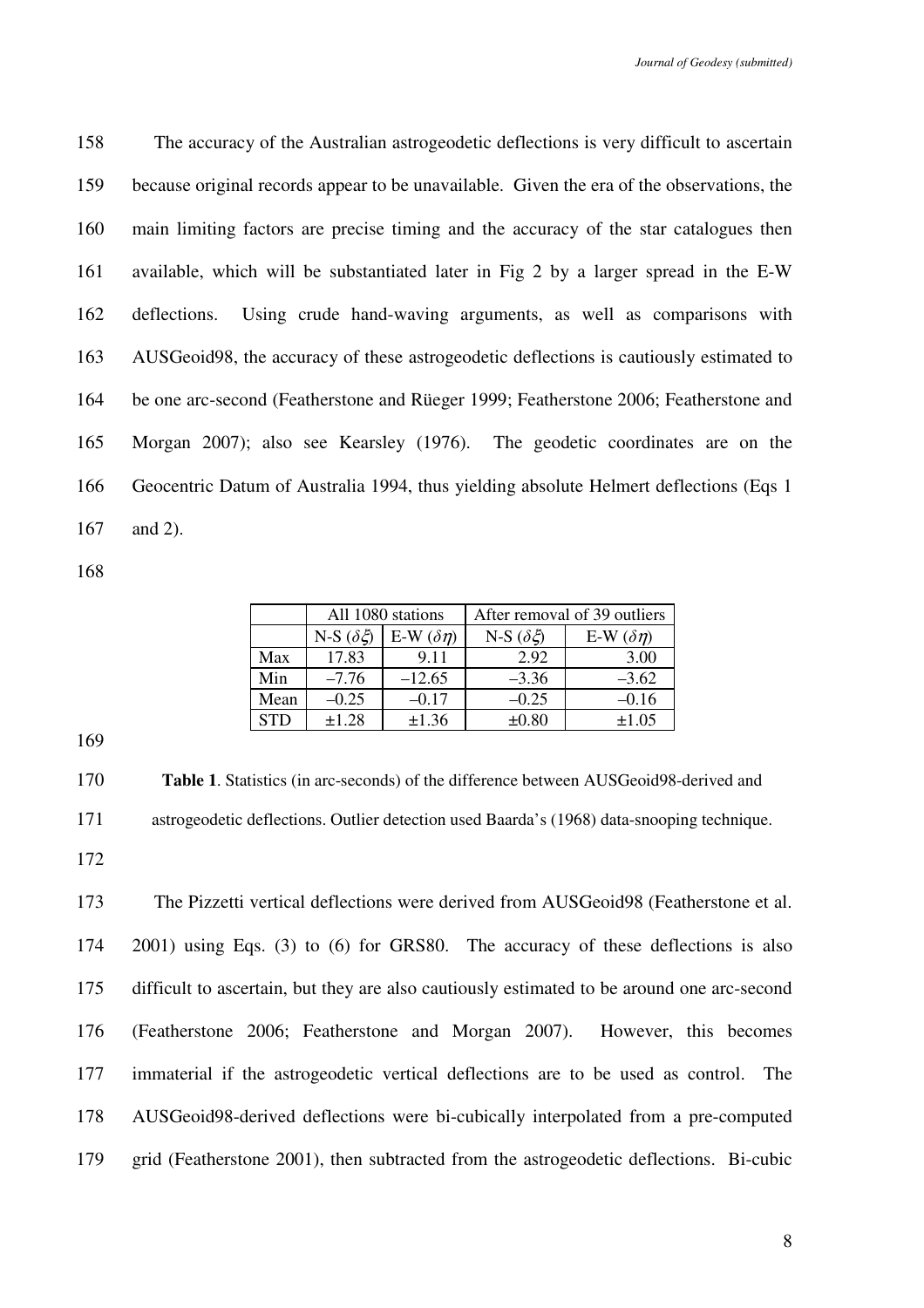180 interpolation proved to be better than bi-linear interpolation, which is consistent with 181 expectation because vertical deflections contain more power in the high frequencies. 182 The statistics of these differences are in Table 1, before and after rejection of 39 outliers 183 that were identified with Baarda's (1968) data-snooping test at 99.9% confidence (cf. 184 Kuang 1996). Descriptive statistics are acceptable metrics because the differences are 185 reasonably normally distributed (Fig. 2).



186

187 **Fig 2**. Histograms (in arc-seconds) of the difference between AUSGeoid98-derived and 188 astrogeodetic deflections (top: N-S; bottom: E-W). The larger spread in the E-W deflection 189 differences probably reflects the poorer astrogeodetic measurements due to timing and star-190 catalogue errors in these historical data.

191

192 **5. Results** 

193 Equations (9) and (10) were applied to the differences between the AUSGeoid98- 194 derived and astrogeodetic deflections, but in stages to determine the relative statistical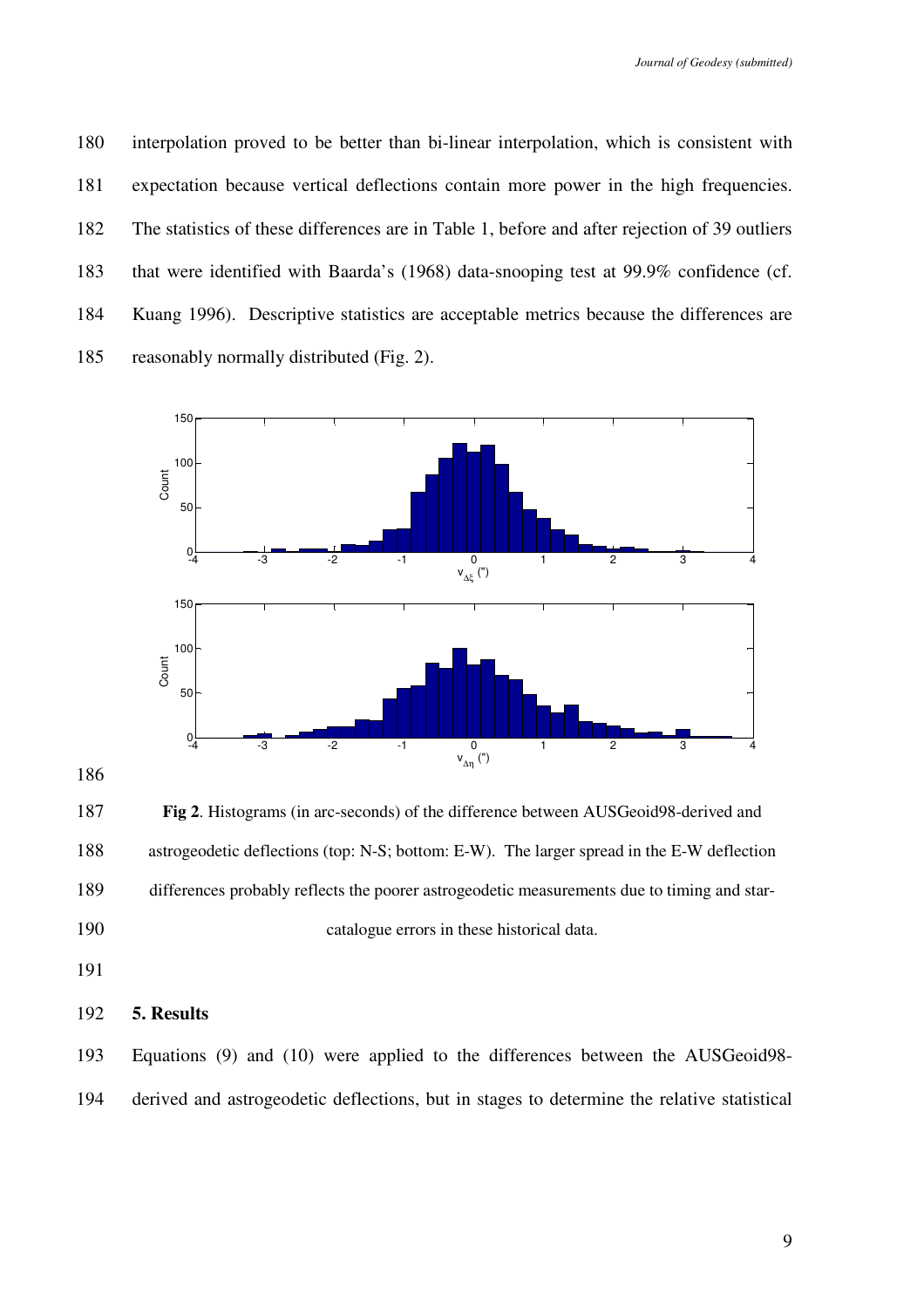195 significance of each of the parameters. This involved a two-, three- and four-parameter 196 model variants of Eqs. (9) and (10) for each deflection component (Sect. 5.1).

197 Standard parametric least-squares was used to estimate the parameters in each case 198 with the stochastic models  $C_{\delta\xi} = \sigma_{\delta\xi}^2 I$  and  $C_{\delta\eta} = \sigma_{\delta\eta}^2 I$ , where  $\sigma_{\delta\xi} = \sigma_{\delta\eta} = \pm 1$ <sup>\*</sup> based on 199 the earlier crude estimate of the accuracy of the astrogeodetic deflection data. All data 200 were first reduced to their 2D centroid (i.e., mean  $\phi$  and mean  $\lambda$  of the stations in Fig. 1) 201 to improve the conditioning of the normal equation matrices.

202

### 203 *5.1 Adjustment cases*

204 In the first case tested, Eqs. (9) and (10) reduce to

205 
$$
\delta \xi = a_{00} + a_{10} \phi
$$
 (11)

$$
206 \t\t \delta \eta = b_{00} + b_{01} \lambda \t\t(12)
$$

## 207 while for the second case, they reduce to

$$
208 \qquad \delta \xi = a_{00} + a_{01} \lambda \tag{13}
$$

$$
209 \qquad \delta \eta = b_{00} + b_{10} \phi \tag{14}
$$

210 For the three-parameter model, Eqs. (9) and (10) reduce to

211 
$$
\delta \xi = a_{00} + a_{10} \phi + a_{01} \lambda
$$
 (15)

212 
$$
\delta \eta = b_{00} + b_{10} \phi + b_{01} \lambda
$$
 (16)

213 The least-squares parameter estimates, without the 39 outliers, from these cases (Eqs. 214 11 to 16) as well as the four-parameter model (Eqs. 9 and 10) are given in Table 2. 215 Only significant parameters are reported. Significance was evaluated by testing the 216 ratio of the parameter estimate and its estimated standard deviation at 95% confidence 217 for which the critical value was taken from the Gaussian distribution tables due to the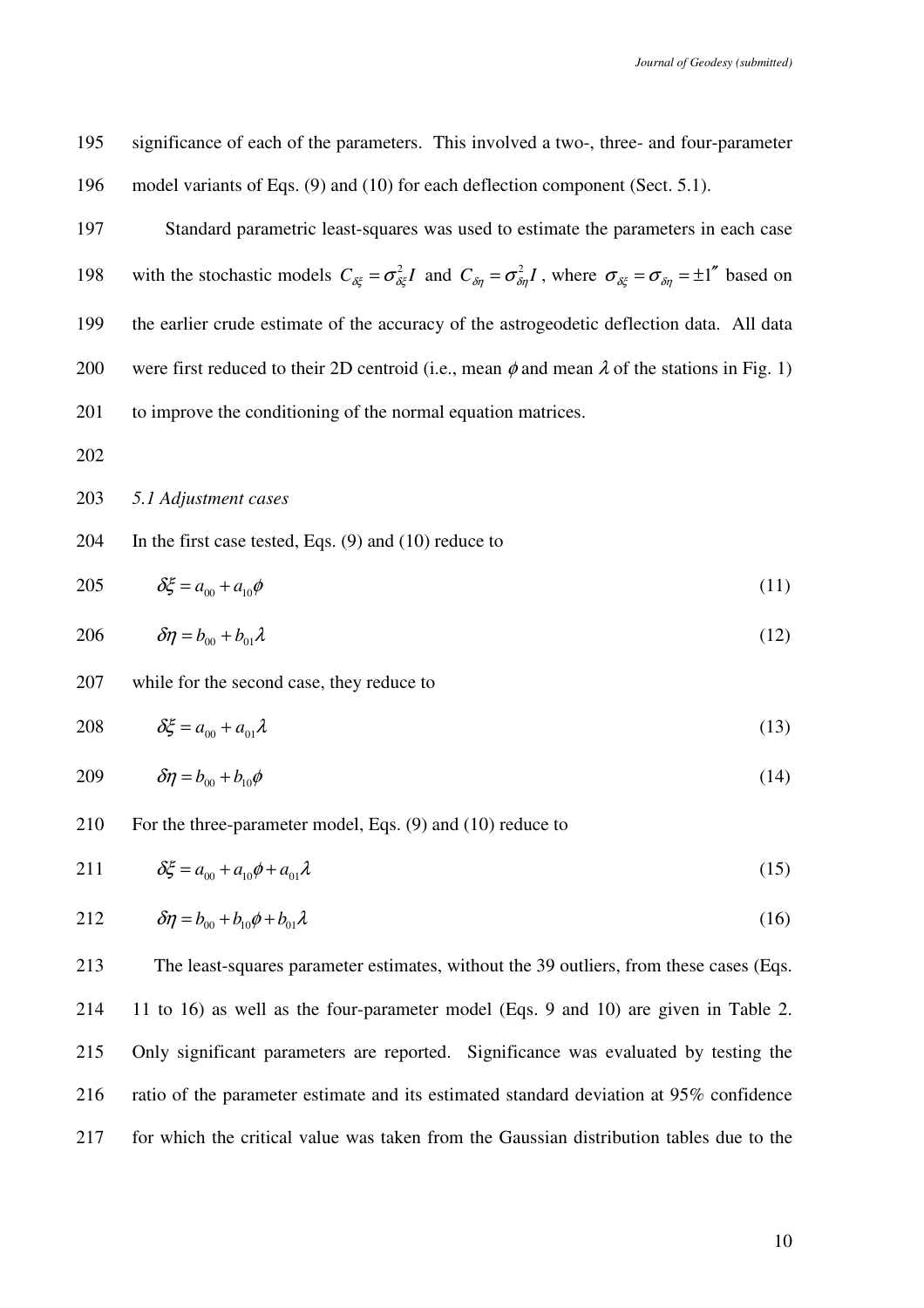218 high redundancy of the fitting and the distribution of the deflection differences (Fig 2). 219 Individual testing of terms is valid due to the low correlation among parameters: the 220 largest correlation coefficient magnitude was 0.29 from the four-term model. The 221 statistics of the post-fit residuals are in Table 3 (cf. Table 1).

222 Table 2 shows that in both two-parameter cases, only the bias term is significant 223 in the N-S deflection differences, while the bias and linear term are both significant in 224 the E-W deflection differences (discussed later in Sect 5.2). The significant terms in the 225 three-parameter model are the same as for the two-parameter models. The additional 226 longitudinal parameters ( $a_{01}$  and  $b_{01}$ ) are insignificant, which is also reflected in the 227 post-fit residuals, where the values are very similar (Table 3). The additional 228 parameterisation is not warranted here, mostly because of the data quality (discussed 229 later in Sect 5.2). In the four-parameter case, the significance of the parameters is 230 consistent with the two- and three-parameter models, with the exception of the latitude-231 longitude cross term  $(b_{11})$  for the E-W vertical deflection difference.

232

| deflection          | parameter                      | 2-term model      | 2-term model       | 3-term model       | 4-term model       |
|---------------------|--------------------------------|-------------------|--------------------|--------------------|--------------------|
|                     |                                | Eqs. $(11, 12)$   | Eqs. $(13, 14)$    | Eqs. (15, 16)      | Eqs. $(9, 10)$     |
|                     | $a_{00}$ (")                   | $-0.245\pm0.031$  | $-0.245 \pm 0.031$ | $-0.245\pm0.031$   | $-0.249 \pm 0.031$ |
| N-S $(\delta \xi)$  | $a_{10}$ ("/rad)               |                   | n/a                |                    |                    |
|                     | $a_{01}$ ("/rad)               | n/a               |                    |                    |                    |
|                     | $a_{11}$ ("/rad <sup>2</sup> ) | n/a               | n/a                | n/a                |                    |
|                     | $b_{00}$ (")                   | $-0.161\pm0.031$  | $-0.161\pm0.031$   | $-0.161\pm0.031$   | $-0.173 \pm 0.031$ |
| E-W $(\delta \eta)$ | $b_{10}$ ("/rad)               | n/a               | $-1.214\pm0.274$   | $-1.158 \pm 0.275$ | $-0.879 \pm 0.289$ |
|                     | $b_{01}$ ("/rad)               | $0.381 \pm 0.159$ | n/a                |                    |                    |
|                     | $b_{11}$ ("/rad <sup>2</sup> ) | n/a               | n/a                | n/a                | $-5.181 \pm 1.596$ |

233

234 **Table 2.** Summary of the significant parameter estimates for the two-, three- and four-parameter

235 deflection fitting models  $(n/a = not \text{ applicable}; -\text{=} \text{insignificant})$ 

236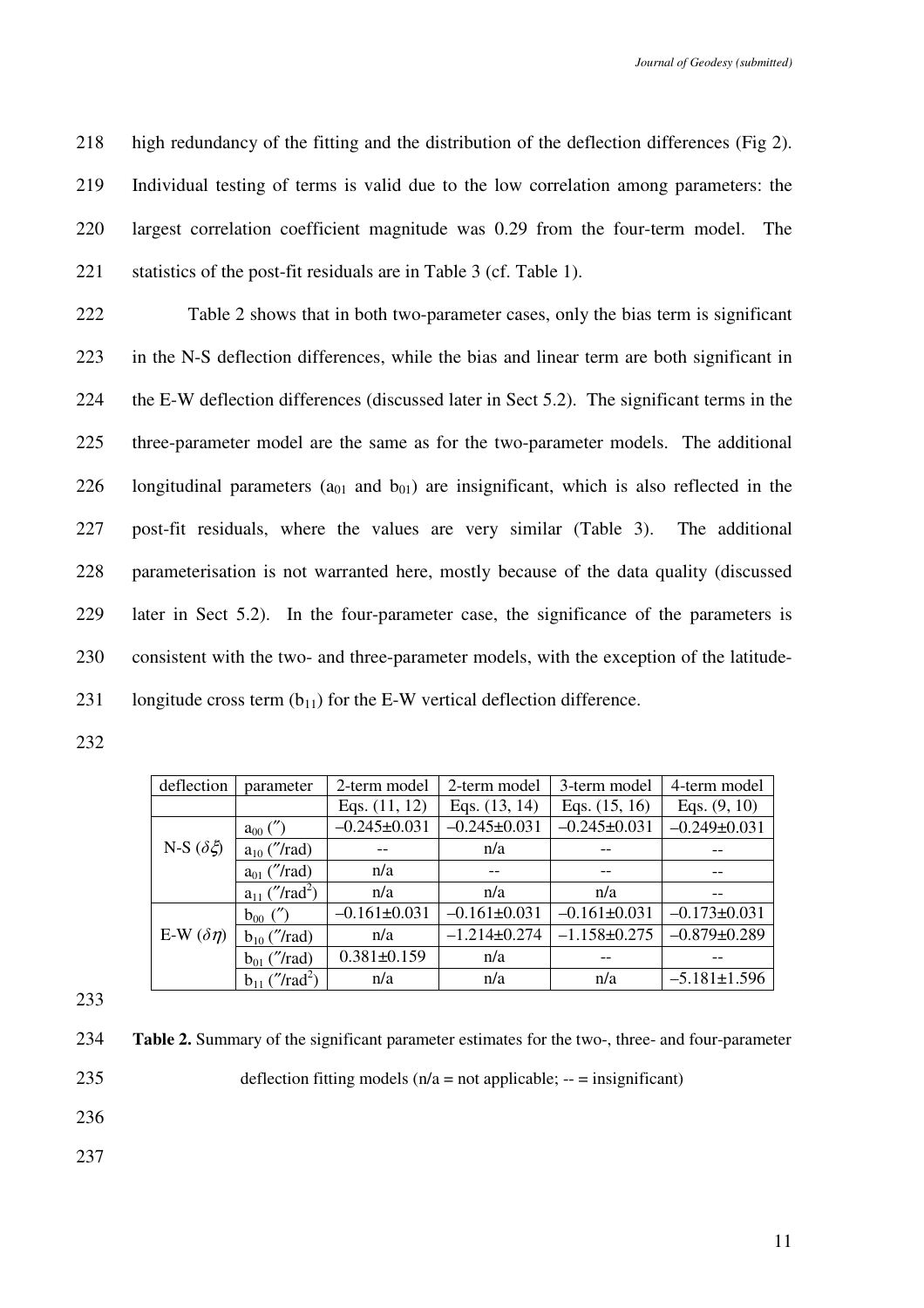|            |                    | 2-term model        | 2-term model       |                  |                    | 3-term model        | 4-term model       |                     |
|------------|--------------------|---------------------|--------------------|------------------|--------------------|---------------------|--------------------|---------------------|
|            | Eqs. $(11, 12)$    |                     | Eqs. $(13, 14)$    |                  | Eqs. $(15, 16)$    |                     | Eqs. $(9, 10)$     |                     |
|            | N-S $(\delta \xi)$ | E-W $(\delta \eta)$ | N-S $(\delta \xi)$ | E-W $(\delta n)$ | N-S $(\delta \xi)$ | E-W $(\delta \eta)$ | N-S $(\delta \xi)$ | E-W $(\delta \eta)$ |
| Max        | 3.11               | 3.52                | 3.11               | 3.29             | 3.10               | 3.20                | 3.10               | 3.14                |
| Min        | $-3.16$            | $-3.16$             | $-3.19$            | $-3.22$          | $-3.18$            | $-3.26$             | $-3.14$            | $-3.17$             |
| <b>STD</b> | $\pm 0.80$         | $\pm 1.04$          | $\pm 0.80$         | $\pm 1.04$       | $\pm 0.80$         | ±1.04               | $\pm 0.79$         | $\pm 1.03$          |

239 **Table 3.** Residual statistics for the two-, three- and four-parameter deflection model fits (in arc-240 seconds) after rejection of 39 outliers

241

# 242 *5.2 Deflection-derived geoid corrections and discussion*

243 Only the statistically significant parameter estimates in Table 2 will be used to attempt 244 to apply 'corrections' to the gravimetric model. For the N-S deflection differences, only 245 the first term  $(a_{00})$  is significant for all parameterisations tested, which consistently 246 shows an N-S-oriented misalignment of ~-0.25 arc-seconds between the astrogeodetic 247 and geoid-derived deflections. For the E-W deflection differences, the first term  $(b_{00})$  is 248 also significant for all parameterisations, showing an E-W-oriented misalignment of ~- 249 0.16 arc-seconds.

250 The first of the two-parameter models for the E-W deflection differences shows a 251 significant longitudinal term  $(b_{01})$ , but which is not significant in the three- and four-252 parameter models (Table 2). This is explained when seeing that the latitudinal term 253 ( $b_{10}$ ) is significant in the other two-parameter model, as well as in the three- and four-254 parameter models, and a significant latitude-longitude term  $(b_{11})$  occurs in the four-255 parameter model. Therefore, the longitudinal term in the two-parameter model is 256 actually a part of the latitude-longitude dependency  $(b_{11})$  that becomes evident in the 257 four-parameter model for the E-W deflection difference.

258 We now use these parameter estimates to apply 'corrections' to the gravimetric geoid 259 model, akin to the use of GPS-levelling. The first terms  $(a_{00}$  and  $b_{00}$  are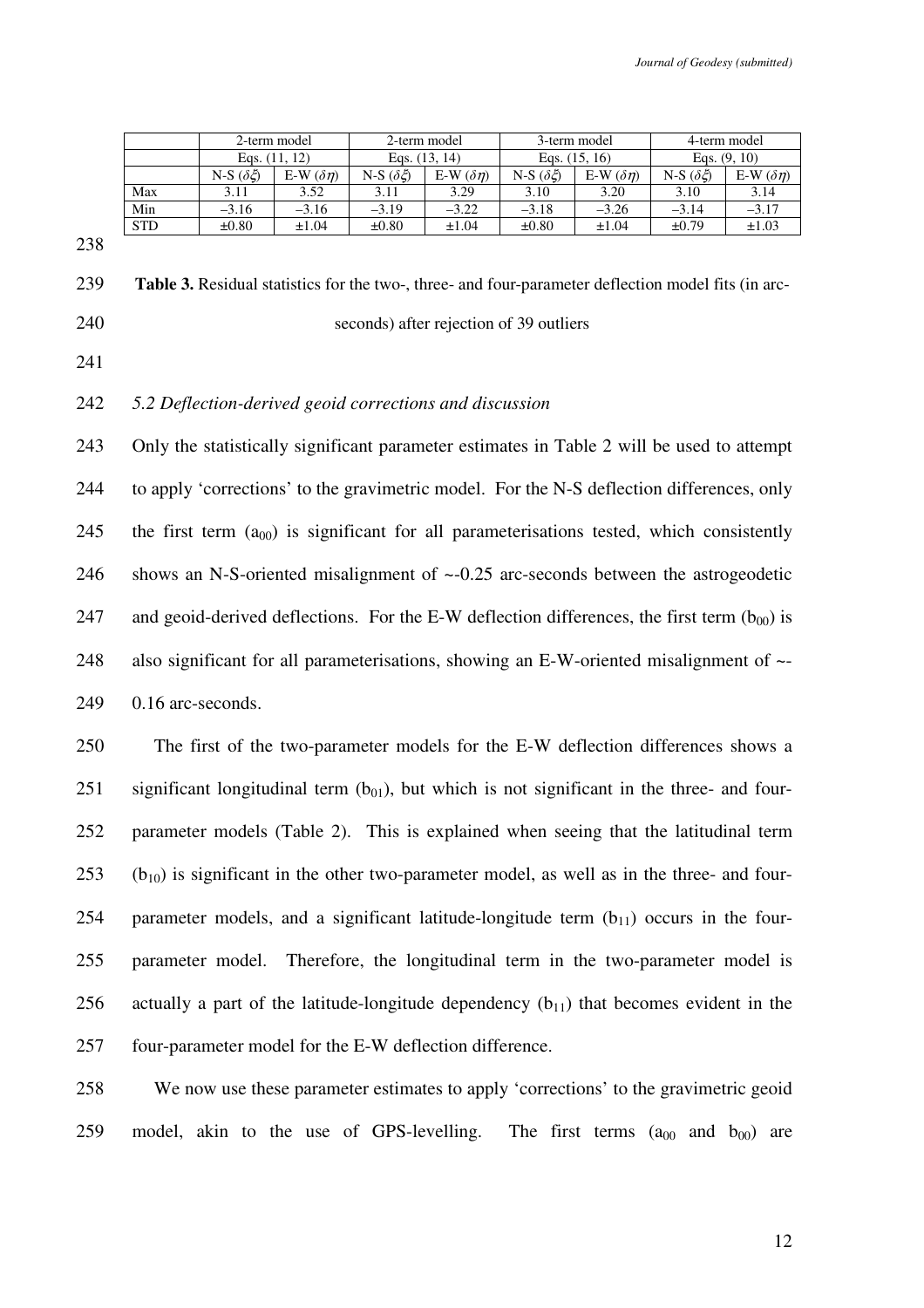260 straightforward to apply; they represent N-S and E-W tilts that should be applied to the 261 gravimetric geoid model. Applying the estimated  $a_{00}$  and  $b_{00}$  terms over the data ranges 262 of ∆φ=0.5948rad (34.0810° or ~3783km) and ∆λ=0.7059rad (40.4449° or ~4489km)

263 gives a N-S tilt of  $-(4.49\pm0.02)$  m and an E-W tilt of  $-(3.50\pm0.02)$  m.

264 These values are much larger than could realistically be expected. For instance, 265 comparisons of AUSGeoid98 with GPS-levelling data do not show such large tilts (e.g., 266 Featherstone et al. 2001; Featherstone and Sproule 2006; Soltanpour et al. 2006), 267 especially not in the E-W direction, though there is evidence for a ~–1-2 m N-S-268 oriented tilt (using the same sign convention) in the Australian Height Datum (e.g., 269 Featherstone 2004; 2006a). This exemplifies the problem of the inseparability when 270 using GPS-levelling data. The only plausible reason for these unrealistically large N-S 271 and E-W tilts comes from the poor quality of the historic astrogeodetic deflections over 272 Australia.

273 Recall that their accuracy was estimated to be one arc-second, which is substantially 274 larger than the parameter estimates summarised in Table 10. Applying this one arc-275 second uncertainty over the N-S and E-W data ranges, gives uncertainties in the tilts of 276 ±18.34m and ±21.55m respectively. Accordingly, the above-estimated tilts of –4.49m 277 and –3.50m are statistically insignificant when considering the quality of these 278 historical deflection data. Therefore, very accurately known astrogeodetic deflections 279 would be needed to utilise this method over a very large area like Australia. However, 280 this accuracy requirement will be lessened over a smaller area, so may be attractive in 281 geographically smaller countries.

282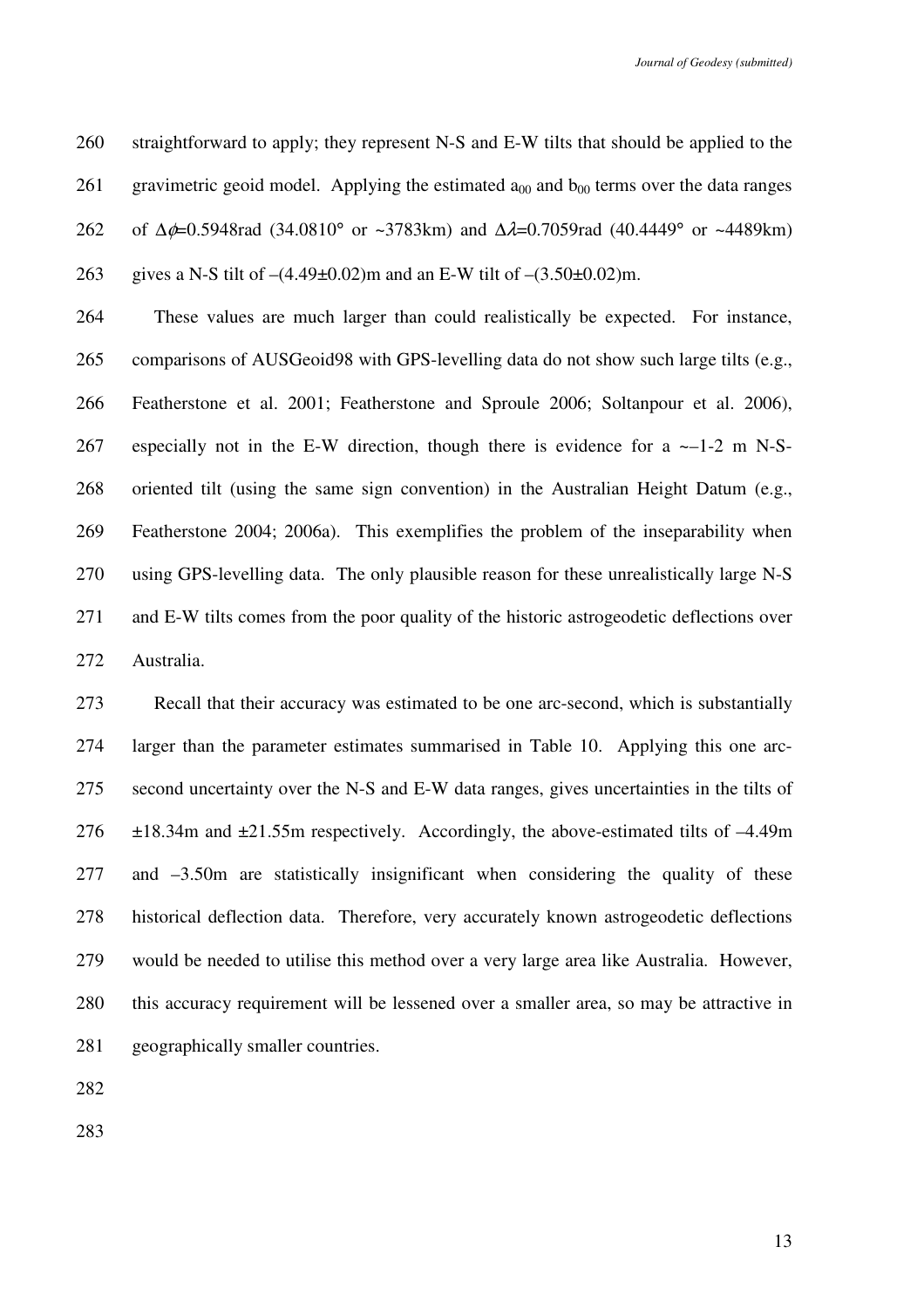## 285 **6. Summary and Conclusion**

286 We have presented an alternative and new method with which to control gravimetric 287 geoid model errors using astrogeodetic deflections of the vertical. This is a preferable 288 alternative to the current widespread use of GPS-levelling data, which suffers from the 289 inseparability of height-related errors in that data combination strategy. Two-, three-290 and four-parameter functional models have been formulated here, but other 291 parameterisations are possible, as has been the case for the GPS-levelling combination 292 strategy. These are left for future work.

293 Numerical experiments with 1080 historical astrogeodetic deflections over Australia 294 and AUSGeoid98 show that the approach presented is indeed feasible, but the poor 295 quality of the astrogeodetic deflections, coupled with the size of the study area, causes 296 unrealistically large values for the deflection-derived geoid corrections. However, using 297 modern digital zenith cameras would provide much better results.

298

*Acknowledgements*: WEF thanks the Australian Research Council for research grant DP0663020. Thanks also go to Jim Steed (Ret.) of Geoscience Australia and Linda Morgan of Landgate for providing the astrogeodetic deflections. Figure 1 was produced with the Generic Mapping Tools (Wessel and Smith, 1998; http://gmt.soest.hawaii.edu/). This is TIGeR publication number **xx**.

304

### 305 **References**

306 Baarda W (1968) A testing procedure for use in geodetic networks, Publications on Geodesy,

307 New Series, 2(5), Netherlands Geodetic Commission, Delft

308 Bomford AG (1967) The geodetic adjustment of Australia 1963-66, Surv Rev 19(144):52-71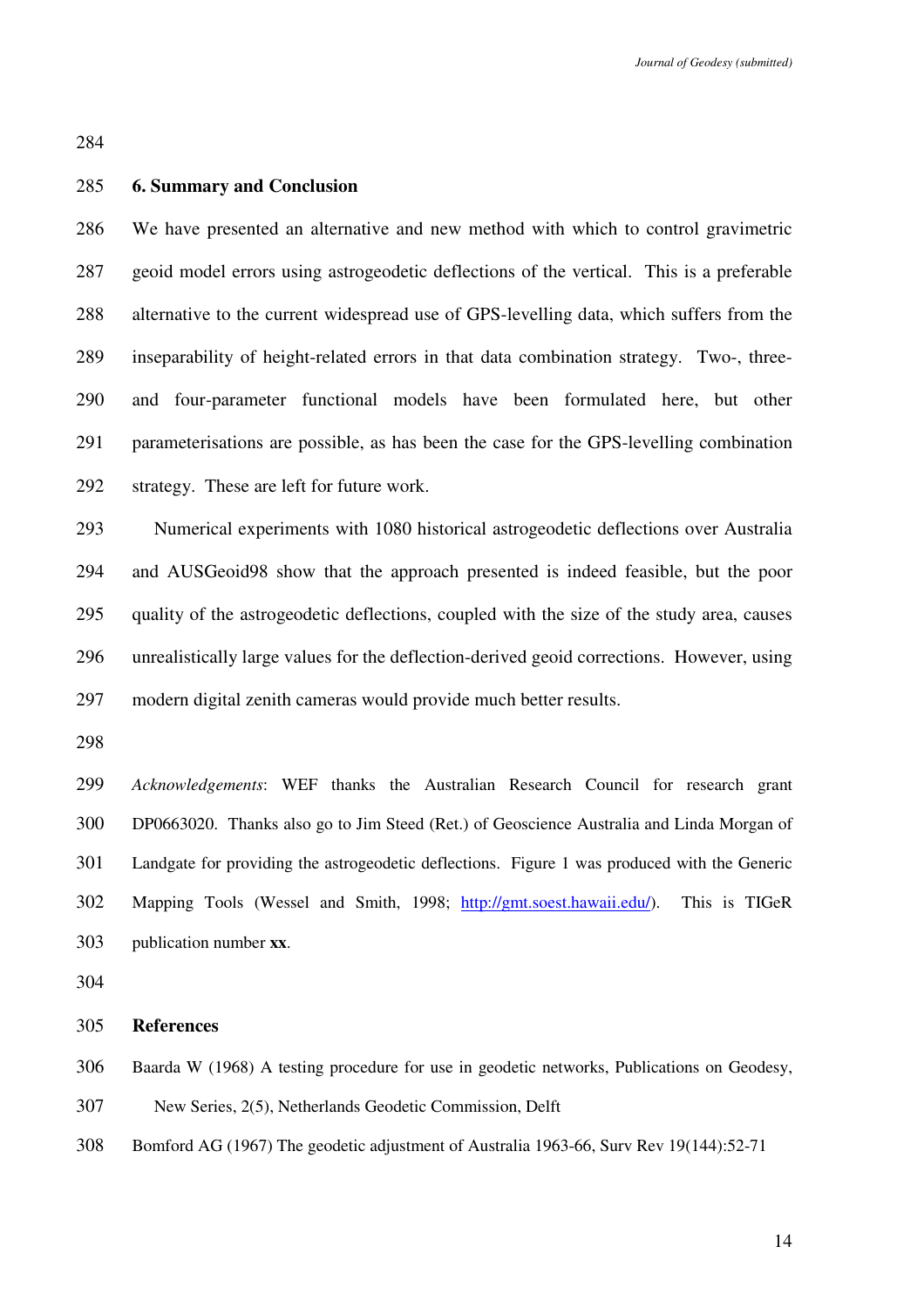- Bomford G (1980) Geodesy (fourth edition), Oxford Univ Press, Oxford
- Farin GE (2001) Curves and Surfaces for CAGD: A Practical Guide, 5th ed., Morgan
- Kaufmann, San Francisco
- Featherstone WE (1998) Do we need a gravimetric geoid or a model of the Australian height
- datum to transform GPS Heights in Australia? Austral Surv 43(4):273-280
- Featherstone WE (2001) Absolute and relative testing of gravimetric geoid models using Global
- Positioning System and orthometric height data, Comput & Geosci 27(7):807-814, doi:
- 10.1016/S0098-3004(00)00169-2
- Featherstone WE (2004) Evidence of a north-south trend between AUSGeoid98 and AHD in
- southwest Australia, Surv Rev 37(291):334-343
- Featherstone WE (2006a) Yet more evidence for a north-south slope in the AHD, J Spatial Sci
- 51(2):1-6; corrigendum in 52(1):65-68
- Featherstone WE (2006b) The pitfalls of using GPS and levelling data to test gravity field models, EGU General Assembly, Vienna, Austria, April
- Featherstone WE, Kirby JF, Kearsley AHW, Gilliand JR, Johnston J, Steed R, Forsberg R, Sideris MG (2001) The AUSGeoid98 geoid model of Australia: data treatment, computations and comparisons with GPS/levelling data, J Geod 75(5-6):313-330, doi: 10.1007/s001900100177
- Featherstone WE, Rüeger JM (2000) The importance of using deviations of the vertical in the
- reduction of terrestrial survey data to a geocentric datum, Trans-Tasman Surv 1(3):46-61.
- Erratum in Austral Surv 47(1):7
- Featherstone WE, Sproule DM (2006) Fitting AUSGeoid98 to the Australian Height Datum
- using GPS data and least squares collocation: application of a cross validation technique, Surv Rev 38(301): 573-582
- Featherstone WE, Morgan L (2007) Validation of the AUSGeoid98 model in Western Australia using historic astrogeodetically observed deviations of the vertical, J Royal Soc Western Australia 90(3): 143-149.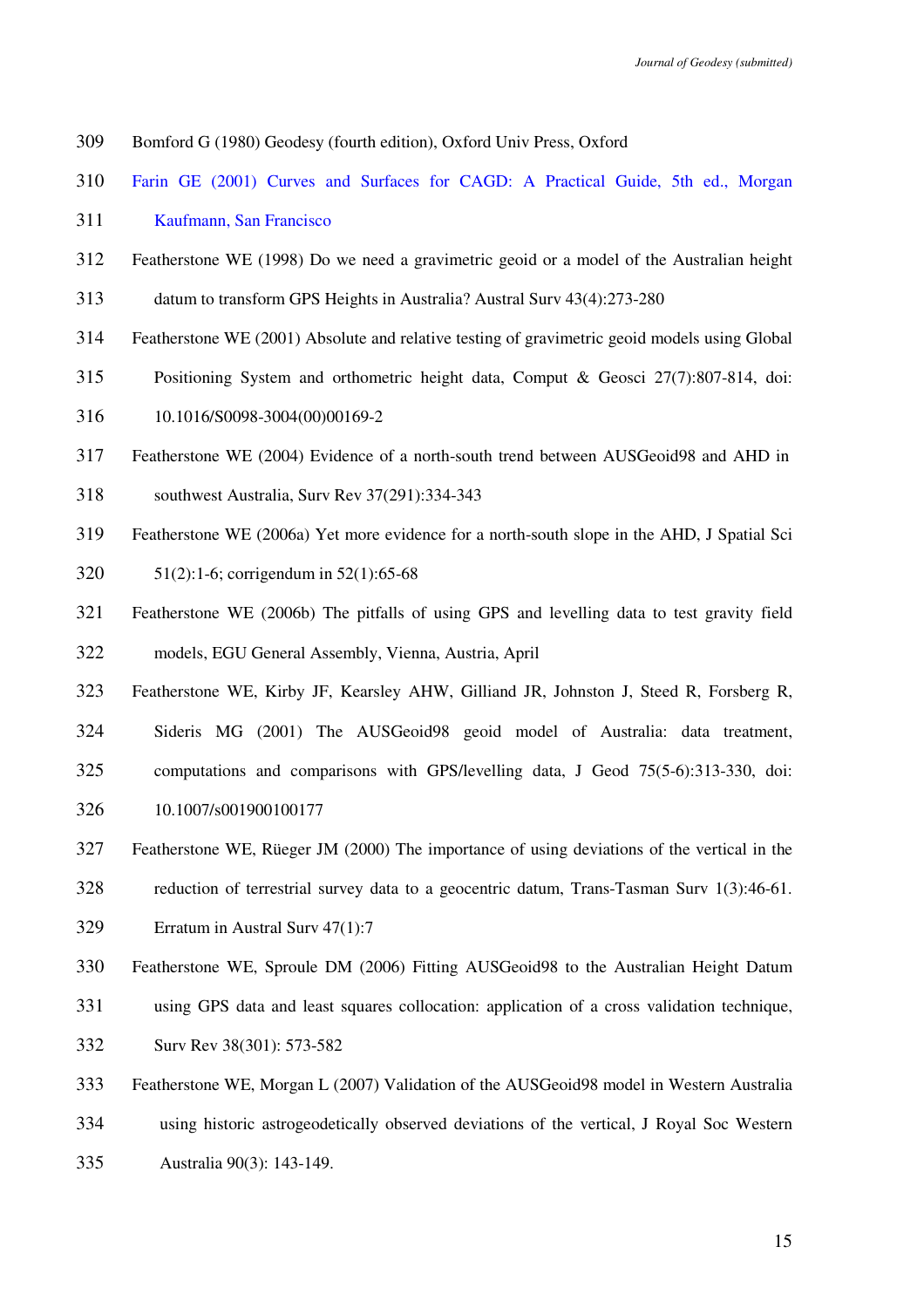- Forsberg R (1998) Geoid tailoring to GPS with example of a 1-cm geoid of Denmark, Finnish Geodetic Institute Report 98(4):191-198
- Fotopoulos G (2005) Calibration of geoid error models via a combined adjustment of
- ellipsoidal, orthometric and gravimetric geoid height data, J Geod 79(1-3):111-123, doi:
- 10.1007/s00190-005-0449-y
- Grafarend EW (1997) Field lines of gravity, their curvature and torsion, the Lagrange and the
- Hamilton equations of the plumbline, Annals of Geophys 40(5):1233-1247
- Heiskanen WA, Moritz H (1967) Physical Geodesy, Freeman, San Francisco
- Hirt C, Bürki B (2002) The digital zenith camera a new high-precision and economic
- astrogeodetic observation system for real-time measurement of deflections of the vertical, in:
- Tziavos IN (ed) Gravity and Geoid 2002, Department of Surveying and Geodesy, Aristotle
- University of Thessaloniki, pp 389-394
- Hirt C, Flury J (2007) Astronomical-topographic levelling using high-precision astrogeodetic
- vertical deflections and digital terrain model data, J Geod 82(4-5):231-248, 10.1007/s00190- 007-0173-x
- Hirt C, Denker H, Flury J, Lindau A, Seeber G (2007) Astrogeodetic validation of gravimetric
- quasigeoid models in the German Alps first results, in: Kiliçoğlu A, Forsberg R (eds)

Gravity Field of the Earth, General Command of Mapping, Ankara, pp

- Hirt C, Seeber G (2007) High-resolution local gravity field determination at the sub-millimetre
- level using a digital zenith camera system, in Tregoning P, Rizos C (eds) Dynamic Planet,
- Springer, Berlin Heidelberg New York, pp 316-321
- Hirt C, Seeber G (2008) Accuracy analysis of vertical deflection data observed with the
- Hannover Digital Zenith Camera System TZK2-D, J Geod 82(6):347-356, 10.1007/s00190- 007-0184-7
- Jekeli C (1999) An analysis of vertical deflections derived from high-degree spherical harmonic
- models, J Geod 73(1):10-22, doi: 10.1007/s001900050213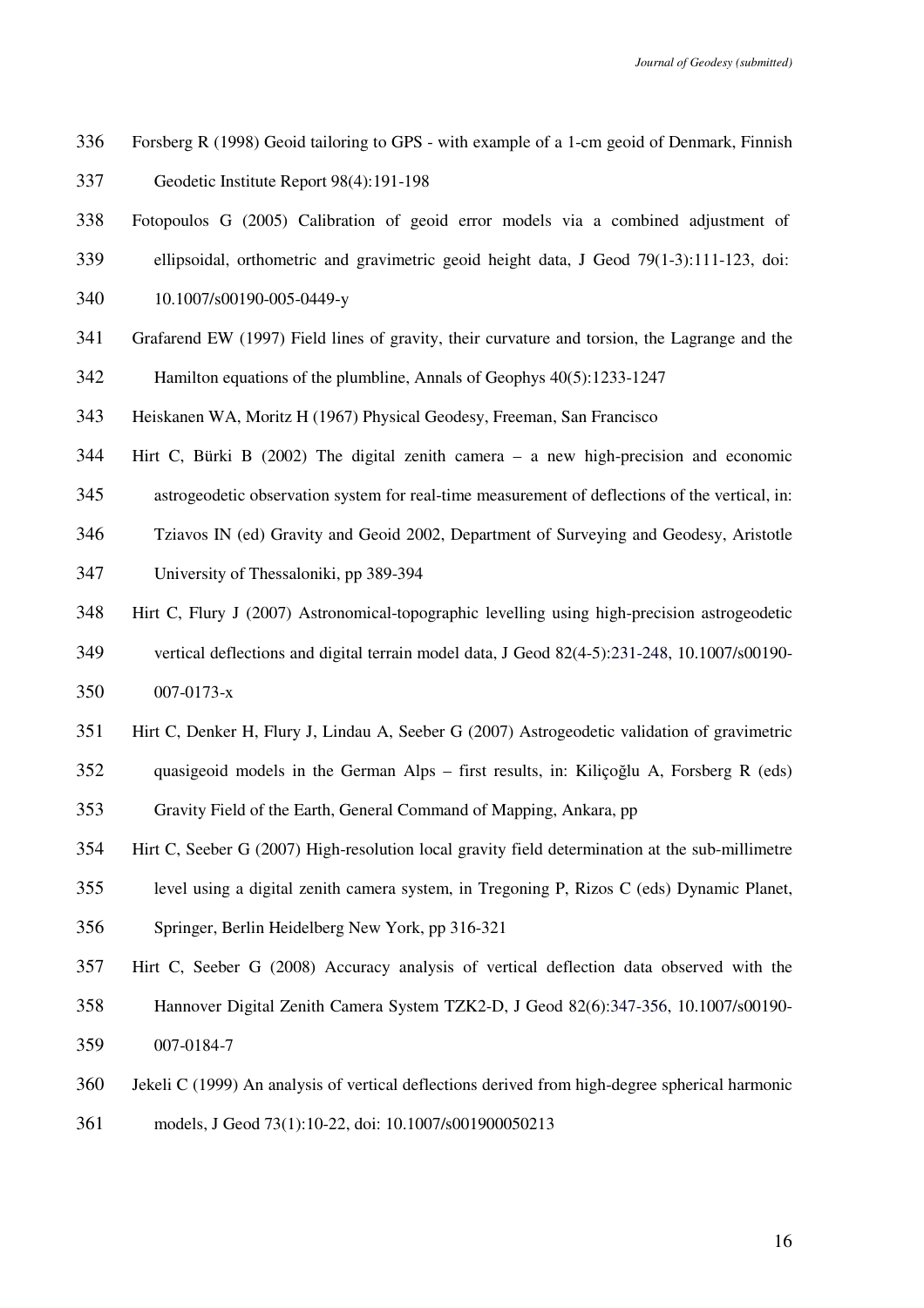- Jiang Z, Duquenne H (1996) On the combined adjustment of a gravimetrically determined geoid and GPS levelling stations, J Geod 70(8):505-514, doi: 10.1007/s001900050039
- Kearsley AHW (1976) The computation of deflections of the vertical from gravity anomalies,
- Unisurv Rep S15, School of Surveying, Univ of New South Wales, Sydney
- Kotsakis C (2008) Transforming ellipsoidal heights and geoid undulations between different
- geodetic reference frames, J Geod 82(4-5), 249-260, doi: 10.1007/s00190-007-0174-9
- Kotsakis C, Sideris MG (1999) On the adjustment of combined GPS/levelling/geoid networks,
- J Geod 73(8):412-421, doi: 10.1007/s001900050261
- Kuang S (1996) Geodetic network analysis and optimal design: concepts and applications, Ann
- Arbor Press, Chelsea
- Kütreiber N (1999) Combining gravity anomalies and deflections of the vertical for a precise
- Austrian geoid, Bollettino di Geofisica Teorica ed Applicata 40(3-4):545-553
- Kühtreiber N, Abd-Elmotaal HA (2007) Ideal combination of deflection components and
- gravity anomalies for precise geoid computation, in: Tregoning P, Rizos C (eds) Dynamic
- Planet, Springer, Berlin Heidelberg New York, pp 259-265
- Marti U (2007) Comparison of high precision geoid models in Switzerland, in: Tregoning P,
- Rizos C (eds) Dynamic Planet, Springer, Berlin Heidelberg New York,, 377-382
- Mather RS (1970) The geodetic orientation vector for the Australian Geodetic Datum, Geophys
- J Royal Astron Soc 22(1):55-81, doi: 10.1111/j.1365-246X.1971.tb03583.x
- Milbert DG (1995) Improvement of a high resolution geoid model in the United States by GPS
- height on NAVD88 benchmarks, Int Geoid Serv Bull 4:13-36
- Moritz H (1980) Geodetic reference system 1980, Bull Géod 54(4):395-405
- Müller A, Bürki B, Kahle HG, Hirt C, Marti U (2007a) First results from new high-precision
- measurements of deflections of the vertical in Switzerland, in: Jekeli C, Bastos L, Fernandes
- J (eds) Gravity Geoid and Space Missions, Springer, Berlin Heidelberg New York, pp 143-
- 148